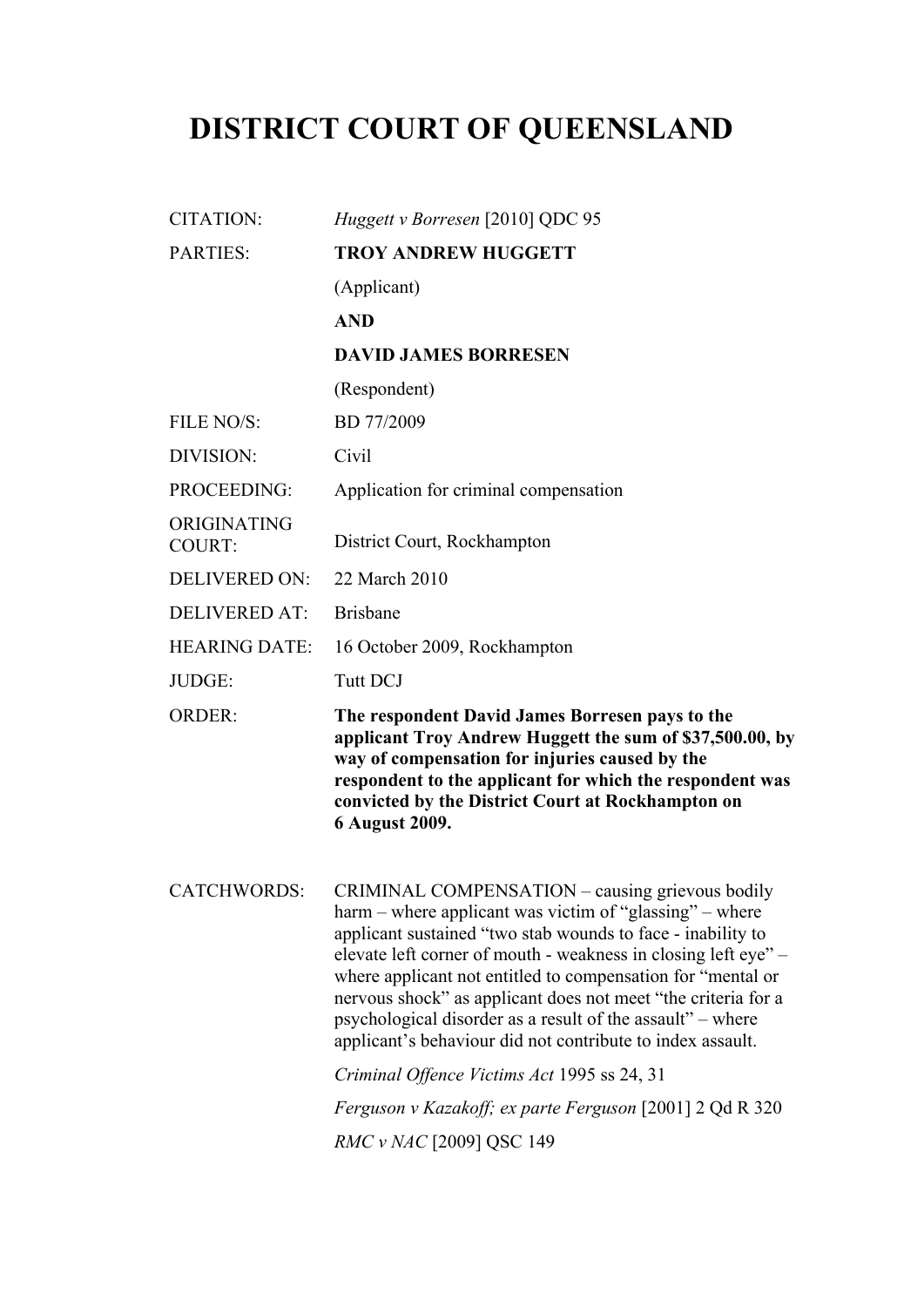| COUNSEL:           | Mr A.M Arnold for the applicant.                    |
|--------------------|-----------------------------------------------------|
|                    | No appearance by or on behalf of respondent.        |
| <b>SOLICITORS:</b> | Swanwick Murray Roche Solicitors for the applicant. |

#### **Introduction:**

- [1] Troy Andrew Huggett ("the applicant") claims compensation under Part 3 of the *Criminal Offence Victims Act* 1995 ("the Act") against David James Borresen ("the respondent") for alleged injury he sustained arising out of the criminal conduct of the respondent who was convicted by the District Court at Rockhampton on 6 August 2009 for the offence of causing grievous bodily harm to the applicant on 1 August 2008 at Rockhampton.
- [2] The application for compensation is made pursuant to s 24 of the Act and is supported by the following material:
	- (a) the applicant's affidavit with exhibits sworn 29 September 2009 and filed in this court on 30 September 2009;
	- (b) the affidavit with exhibits of David Daniel Lipke, Solicitor, sworn 24 September 2009 and filed in this court on 29 September 2009;
	- (c) the affidavit with exhibits of Dr William Cockburn, Plastic and Reconstructive surgeon, sworn 28 September 2009 and filed in this court on 29 September 2009;
	- (d) the affidavit of Bruce Watson Acutt, Consultant Psychologist, sworn 24 September 2009 and filed in this court on 30 September 2009;
	- (e) the affidavit of Adrienne Joan Jackson, licensed commercial agent, sworn 7 October 2009 and filed in this court on 8 October 2009;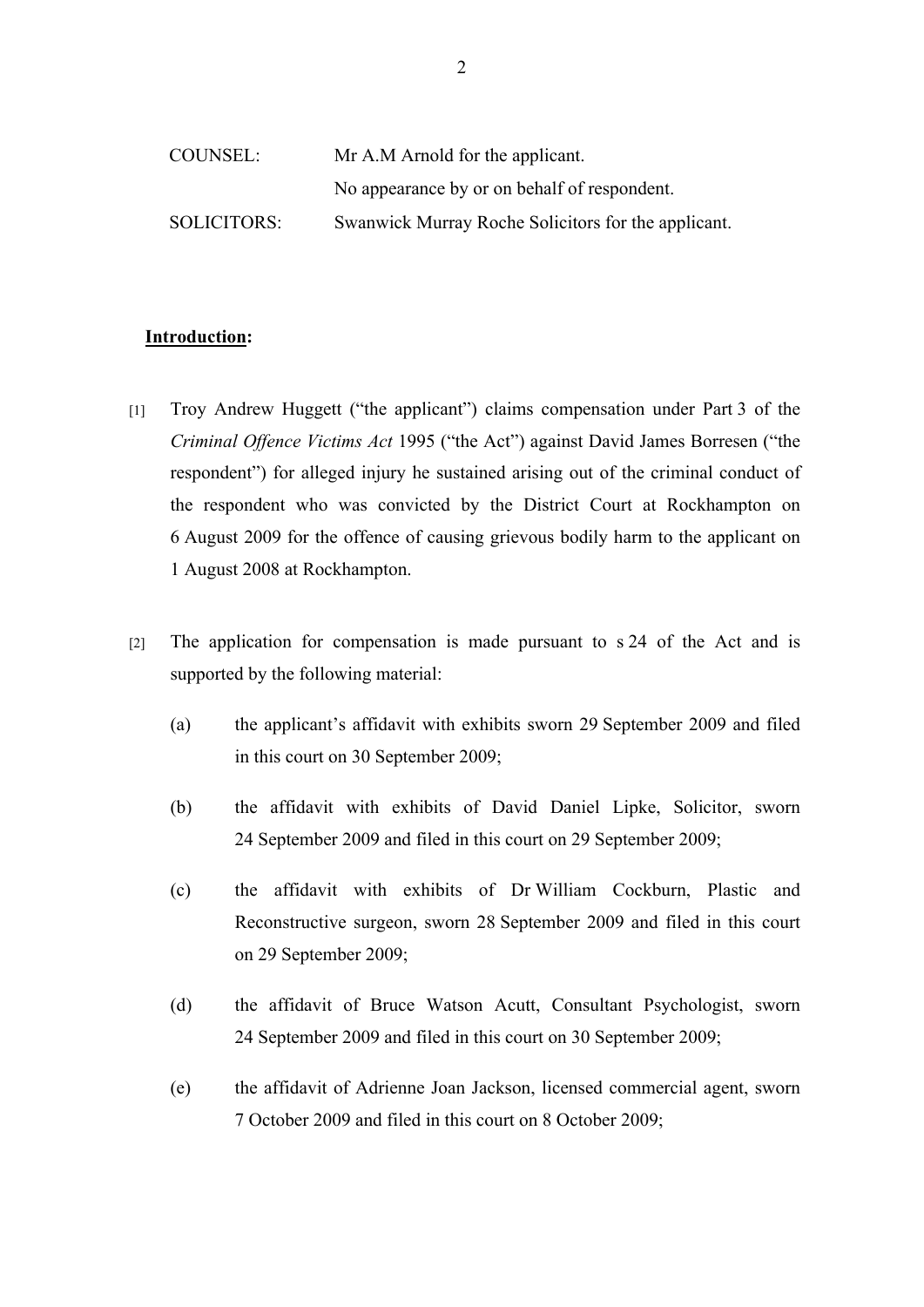- (f) the affidavit of Stephen James Forster, Deputy Director of Community Services and Development, sworn 14 October 2009 and filed by leave on 16 October 2009.
- [3] The respondent was served with the application and supporting documents on 7 October 2009 as deposed to by the said Adrienne Joan Jackson and acknowledged in the affidavit of the said Stephen James Forster but the respondent made no appearance at the hearing which proceeded in his absence.

# **Facts:**

[4] On 1 August 2008 the applicant was assaulted by the respondent at the Berserker Tavern, North Rockhampton in what is commonly referred to as a "glassing" incident, which the evidence shows was entirely unprovoked, as a result of which the applicant sustained significant injuries to the left side of his face.

# **Applicant's injuries:-**

# **Physical Injuries:**

- [5] The applicant claims compensation for physical injuries which are described as  $follows<sup>1</sup>$ 
	- "1. Two wounds to the left side of his face 1 cm lateral to a line drawn from angle of mouth to lateral canthus. Upper wound 2 cm long and the lower wound 3 cm long;
		- 2. Asymmetry on moving his mouth with a complete inability to elevate the left corner of his mouth;

<sup>1</sup> Report dated 21 October 2008 from Dr Andrew Castley, Plastics and Reconstructive Registrar, Royal Brisbane and Women's Hospital – part of Exhibit "A" to applicant's affidavit.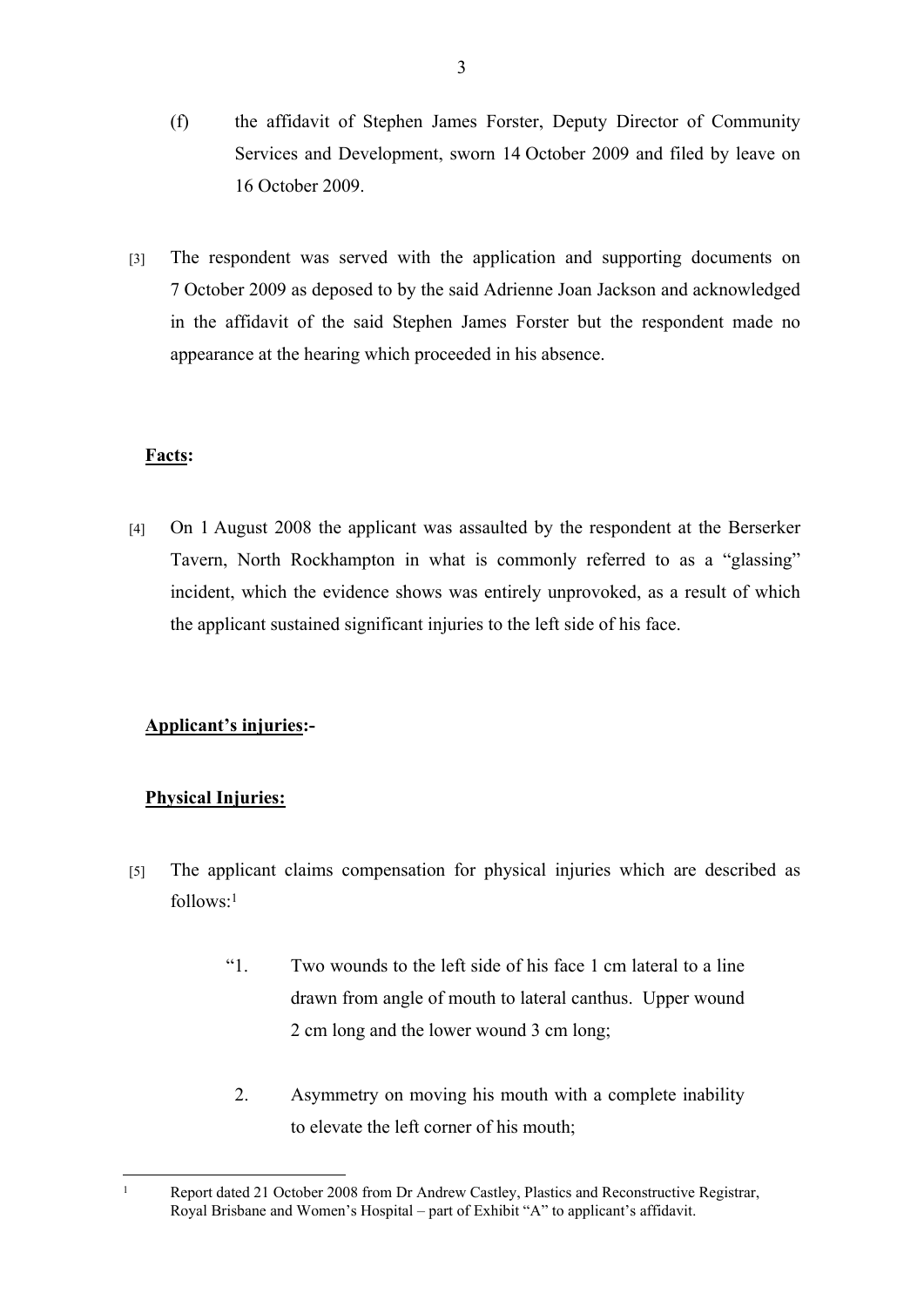3. Weakness in closing his left eye."

# **"Mental or nervous shock" injury:**

- [6] The applicant also claims compensation for "psychological injury" arising out of the index assault and describes his symptoms from this condition in his affidavit in the following terms:<sup>2</sup>
	- "After the incident I was and am extremely fearful of seeing the offender again;
	- I have attempted to return to a normal life but I have had difficulty doing this;
	- Since the assault I have socialised less than I did previously;
	- I have difficulty with sleeping and often think about the incident. This has continued to the current time;
	- I have noticed I am a lot more irritable since the incident. Prior to the incident I was a very easy going person and now become agitated a lot more easily;
	- I feel the incident has affected my confidence;
	- I am forever watchful of my back and very uneasy around strangers. I am much more aware of people around me."
- [7] In support of his physical injuries, which are essentially the residue of the stab wounds to his face, including nerve damage, the applicant relies upon the hospital and other medical records from the Rockhampton Hospital and Royal Brisbane Hospital respectively, together with the report from Dr Cockburn dated 9 September 2009, being Exhibit "A" to Dr Cockburn's affidavit.
- [8] The hospital and medical records set out the nature of the applicant's injury and treatment received therefor and confirm the applicant's significant facial injuries.

2

Paragraphs 8-12 of applicant's affidavit.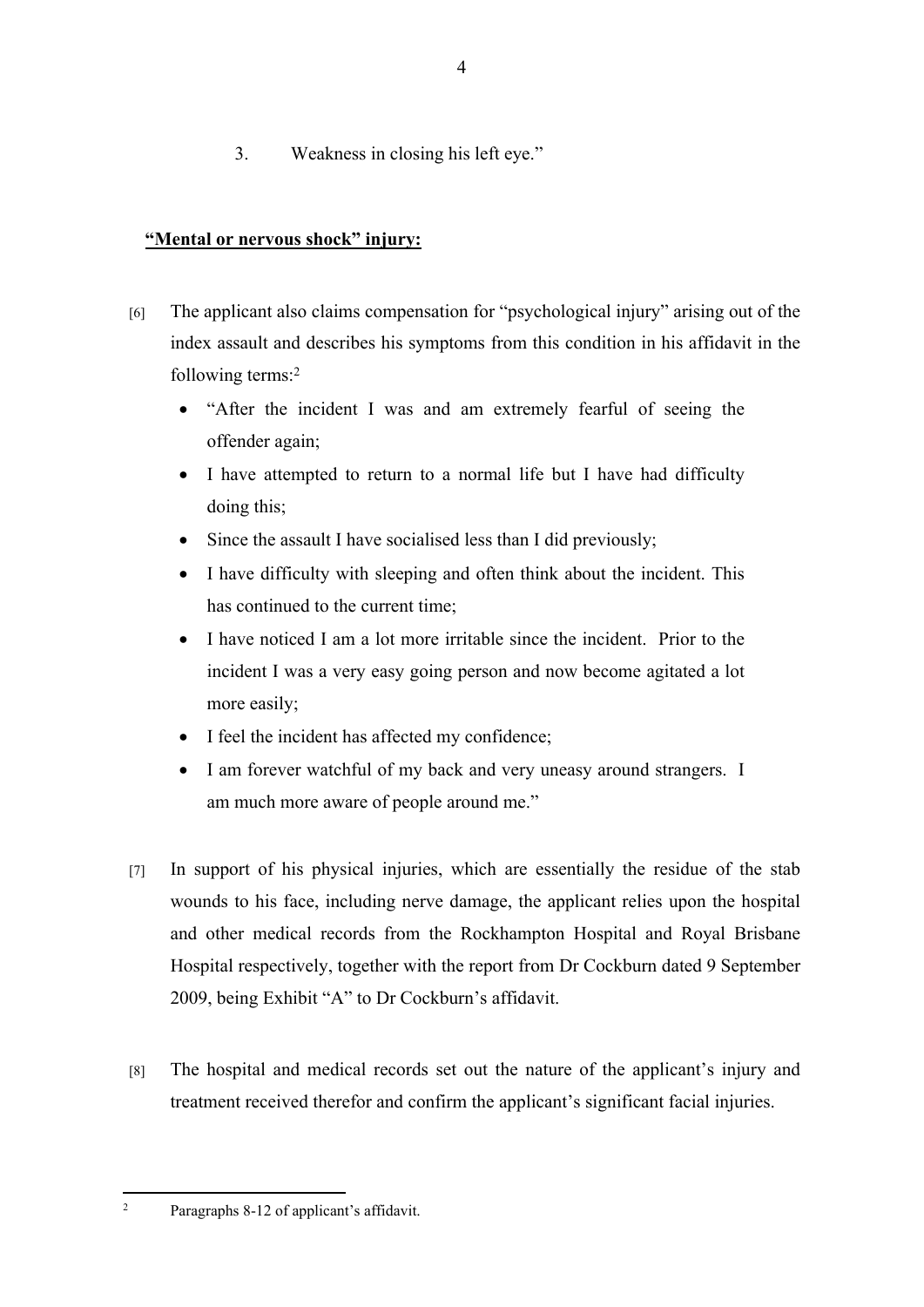[9] Dr Cockburn confirms the applicant's residual scarring and describes it in the following terms:

> "There appears to be two areas of scarring. Firstly, in the centre of his left cheek an oblique approximately 6 cm long scar. This is visible because of the contour deficit as it is slightly depressed in comparison with the surrounding tissue. There is also a scar approximately 10 cm in length in the usual place for a parotidectomy incision. This has healed very well and has healed almost imperceptibly.

I can confirm that Troy Huggett has sustained a permanent injury by way of the assault that occurred on 1<sup>st</sup> August 2008. At that time he suffered bruising and the laceration to his cheek was a stab wound from a glass. The resultant scaring has caused facial disfigurement as would have occurred if his facial nerve were not repaired. He would have had a nervous response to this injury, but that is out of my area of expertise.

I would describe the disfigurement, with reference to the 5<sup>th</sup> edition, Evaluation of Permanent Injuries, and would suggest it is best described in Table 8.2. Class 2 and would be defined as 12% impairment of the whole person."

[10] Dr Cockburn followed his initial report with a further report dated 28 September 2009,<sup>3</sup> in which he summarised the applicant's residual injuries in the following terms:

> "I consider that the injury that Troy Huggett has sustained, bruising and lacerations, would fall into Injury 2. I would described this as severe and 5%.

<sup>3</sup> Exhibit "B" to his affidavit.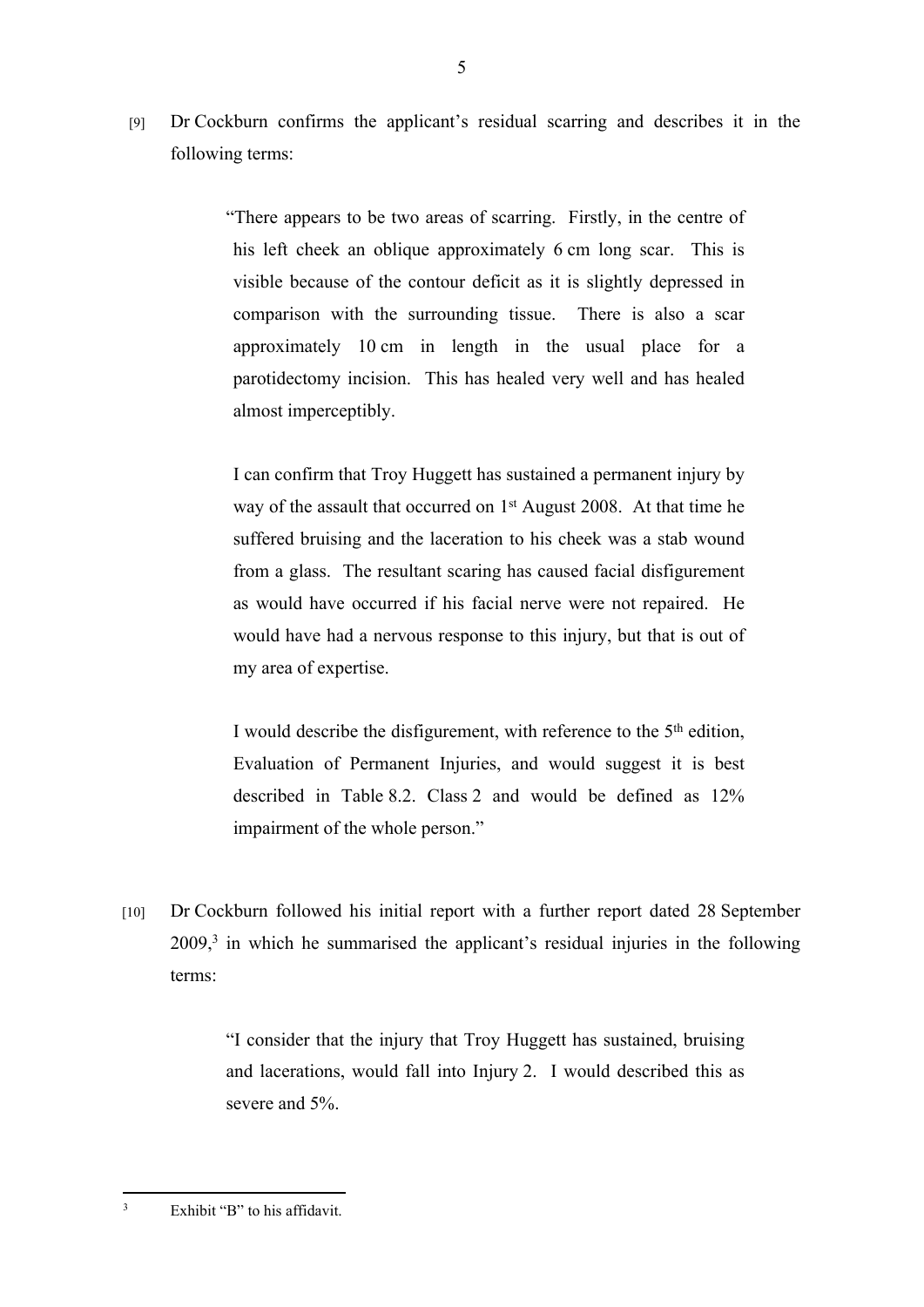I would consider the stab wounds as Injury 26, severe and would estimate at 25%.

The facial disfigurement and bodily scarring I would consider as Item 28, severe and estimate it to be 20%."

[11] With respect to the applicant's claim for "psychological injury" he relies upon the affidavit of Bruce Watson Acutt, Consultant Psychologist who, among other things, sets out the applicant's "Physical Sequelae" from the injuries, in which he also sets out the following "statements" and "descriptions" from the applicant:

> "Mr Huggett stated that since the assault his social life has changed significantly. He described himself as '*I was a very social person … it's made that very, very hard … it was a big part of my life … I just don't go out as much … I used to going* [sic] *to the pub for a beer'.* Mr Huggett stated that he will only go out now with friends so that he is part of a crowd.

He further described his current levels of functioning as '*It's hard to sit and relax … you look at people … you don't know. I would rather sit at home now with friends … It's unusual because I used to love going down for a drink … I try not to go there any more or any pub in general*'.

Mr Huggett also described hypervigilant behaviours and changes to his personality '*I used to be really outgoing and approach people really easily … that's changed especially with the scar I don't feel confident to up and start a conversation*'.

Mr Huggett also stated, '*I feel edgy if someone comes close*'. He denied dreaming about the assault but stated, '*I think about it all the time*'. Mr Huggett described his mood following the assault as, '*At first I was really angry for a couple of months. I wanted justice and*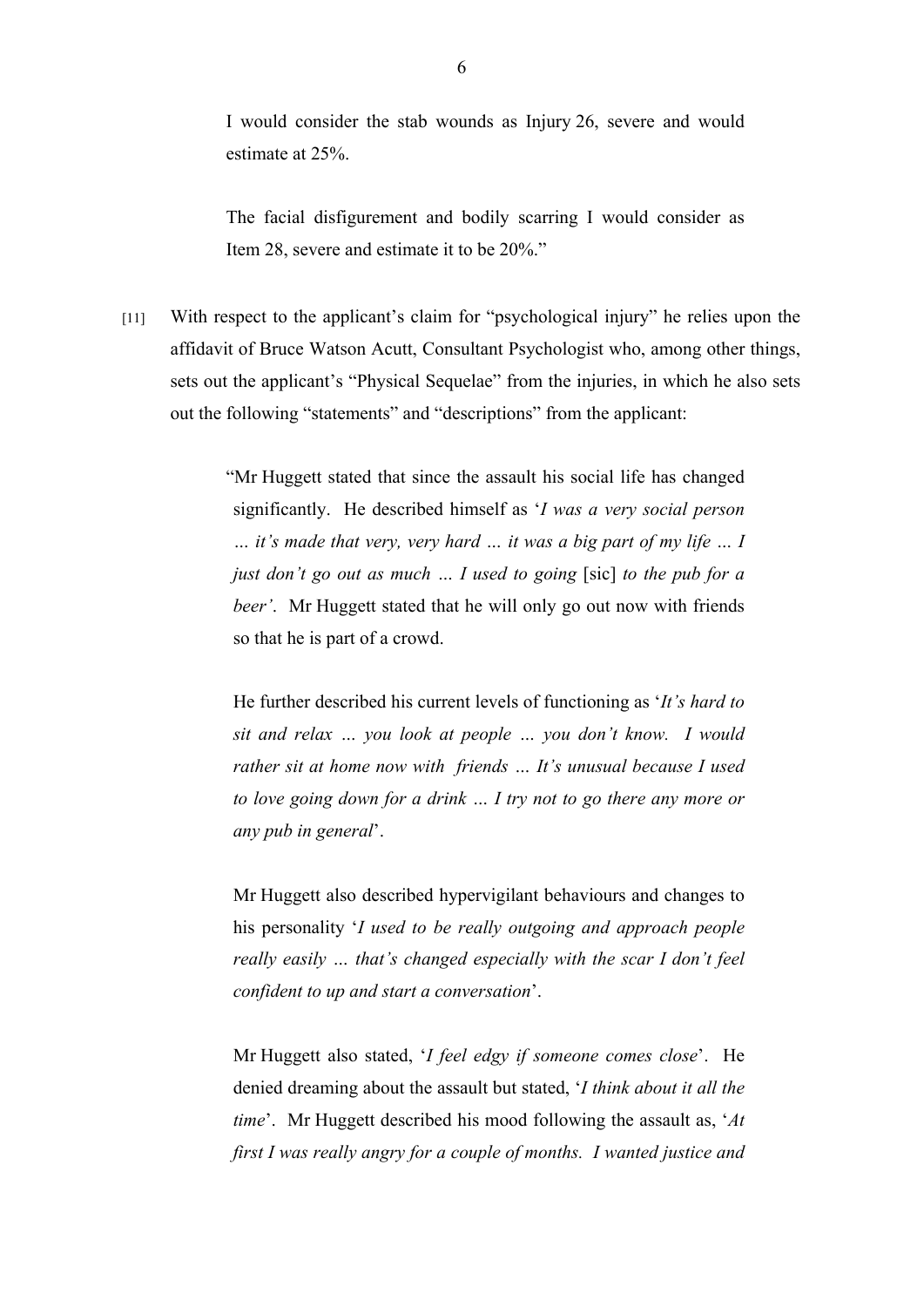*an explanation. It's not so bad now but I felt like I had gone back into depression*'.

He further described himself as '*more cautious now … not so trusting of people … now I won't go out of my way to meet people. I fight with myself to keep things right. I feel uneasy a lot. I don't feel comfortable in crowded places … you look at everyone, anything could happen*'.

[12] Very importantly, Mr Acutt provides the following "summary" following his examination of the applicant:

> "Mr Huggett does not meet the Diagnostic and Statistical Manual of the American Psychiatric Associate (DMS IV) criteria for a psychological disorder as a result of the assault of 1st August 2008. He has, however, suffered a significant psychological injury in that he now finds his personality changed and he avoids crowds and going to new places. These changes have had a significant effect on a man who described himself as being quite gregarious and who loved going to the pub to have a beer.

Mr Huggett's psychological injuries equate to Injury 32 of the *Criminal Offences Victims Act* 1995 Mental or Nervous Shock moderate with a level of impairment in the percentile level of 20%."

# **The applicant's submissions:**

[13] It is submitted on the applicant's behalf that he should be awarded compensation for the injuries he sustained as follows:<sup>4</sup>

| (1) | Bruising laceration – (severe) $5\%$ of scheme |             |
|-----|------------------------------------------------|-------------|
|     | maximum                                        | \$3,750.00  |
| (2) | Gunshot/stab wound (severe) 25% of scheme      |             |
|     | maximum                                        | \$18,750.00 |

Paragraph 18 of applicant's written submissions.

4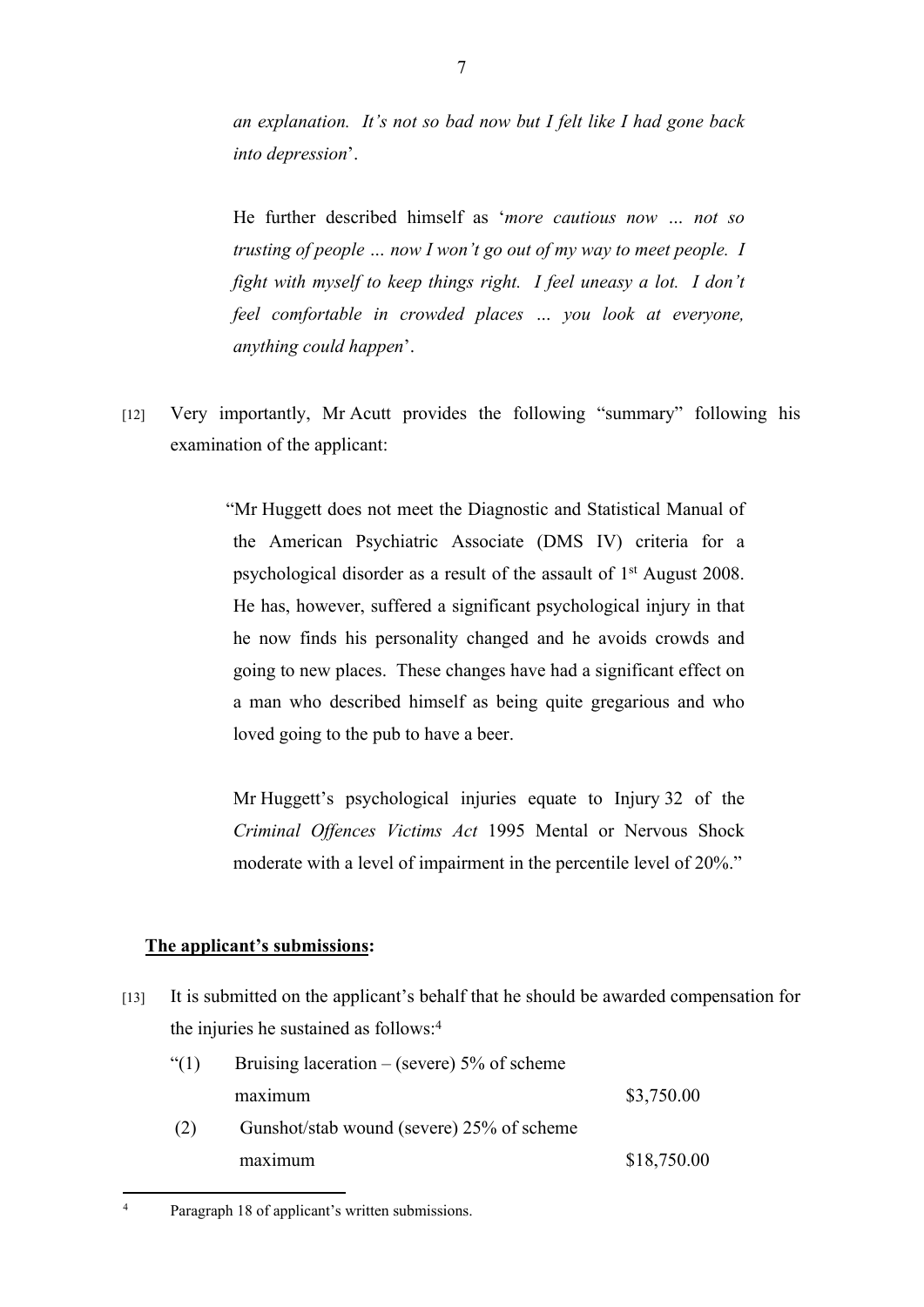|     |                                                   | \$56,250.00" |
|-----|---------------------------------------------------|--------------|
|     | maximum                                           | \$15,000.00  |
| (4) | Mental or nervous shock (severe) 20% of scheme    |              |
|     | 20% of scheme maximum                             | \$18,750.00  |
| (3) | Facial disfigurement and bodily scarring (severe) |              |

#### **What is "mental or nervous shock"?:**

[14] The recent decision of *RMC v NAC* [2009] QSC 149 revisited this question and what was said by Thomas JA in *Ferguson v Kazakoff; ex parte Ferguson* [2001] 2 Qd R 320. His Honour Byrne SJA analysed the legal history of the condition in paragraphs [25] to [37] of his judgment and ultimately came to the conclusion in paragraph [38] thereof that:

> "Nervous shock" in the *Act* is confined to a recognisable psychiatric illness or disorder".

#### **Findings:**

5

[15] In the light of Byrne SJA's careful and comprehensive analysis of what is "mental or nervous shock" under the Act, particularly at paragraphs [31[-[35] inclusive of *RMC v NAC* above, I am unable to find that the applicant has suffered "mental or nervous shock" within the terms of s 20 of the Act as a result of the index assault. My reason for this finding is the evidence from Mr Bruce Acutt, the Consultant Psychologist, who states very clearly that the applicant "does not meet the Diagnostic and Statistical Manual of the American Psychiatric Association (DSM IV) Criteria for a psychological disorder as a result of the assault of 1<sup>st</sup> August 2008".<sup>5</sup> Whilst Mr Acutt says that the applicant has "suffered a significant psychological injury …". I find that conclusion is insufficient for the applicant to establish a claim for "mental or nervous shock" under the Act in the light of Mr Acutt's immediately preceding conclusion and the dictum of Bynre SJA

"Summary" paragraph – p 3 of Mr Acutt's report.

8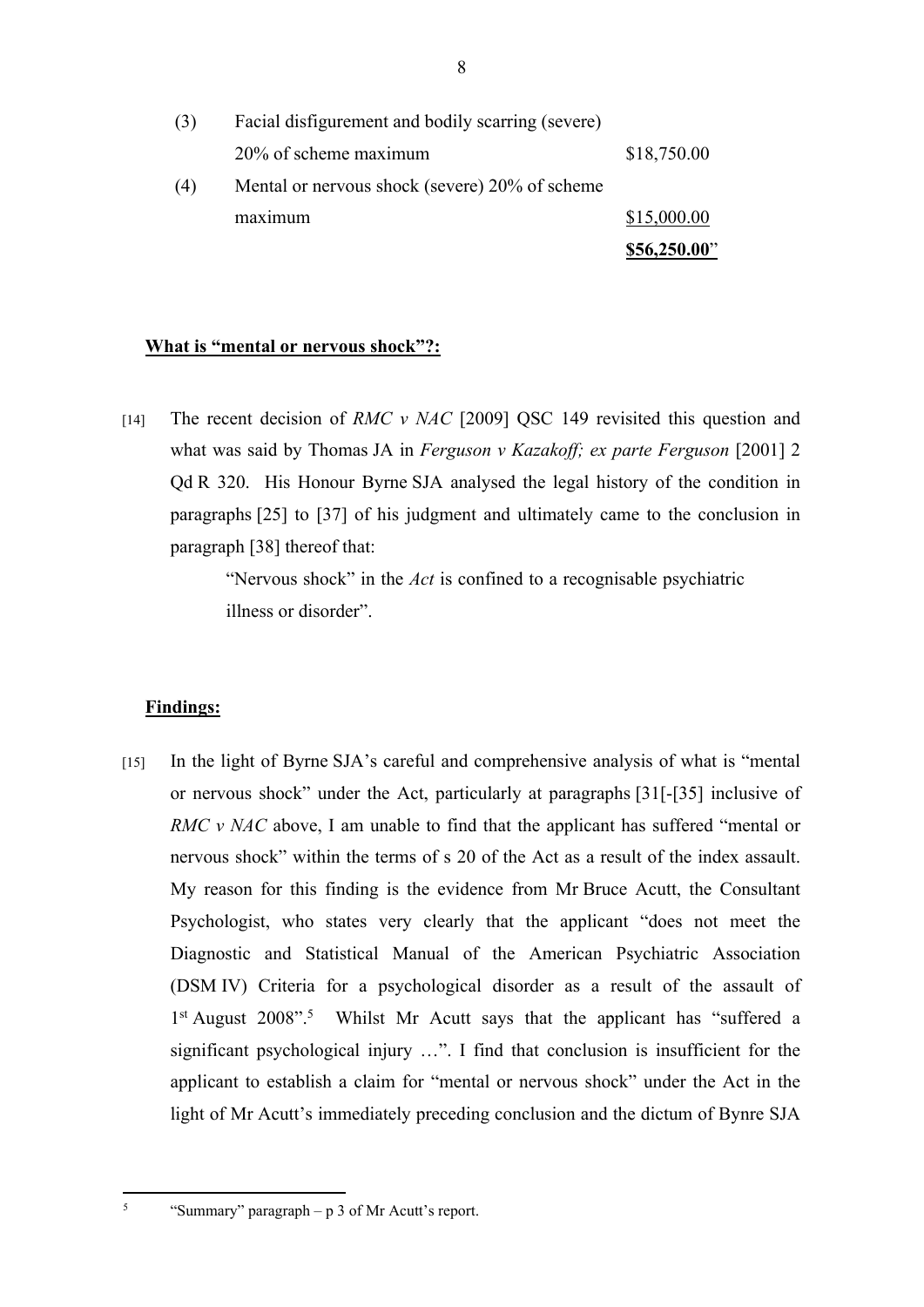referred to above. I therefore make no award for compensation in respect of the applicant's claim for his alleged "mental or nervous shock" condition.

[16] In respect of the applicant's "physical injuries", on the basis of the evidence before me and the submissions made, I find that the applicant is entitled to an award of compensation against the respondent for these injuries and I assess the applicant's compensation in respect thereof as follows:

#### (a) **Item 2 – "bruising/laceration etc (severe) … 3%-5%":**

I assess the applicant's compensation in respect of this item in the sum of \$3,750.00, representing 5% of the scheme maximum payable under Schedule 1 of the Act based upon the applicant's own evidence and the evidence contained in the hospital records and medical reports exhibited, particularly the report dated 28 September 2009 from Dr William Cockburn referred to herein.

#### (b) **Item 26 – "gunshot/stab wound (severe) … 15%-40%":**

I assess compensation under this item in the sum of \$18,750.00, representing 25% of the scheme maximum payable under Schedule 1 of the Act on the basis of the applicant's own evidence and the hospital records and medical evidence contained in the records exhibited, together with the report dated 28 September 2009 from Dr William Cockburn referred to herein.

# (c) **Item 28 – "facial disfigurement or bodily scaring (severe) … 10%- 30%":**

I assess compensation under this Item in the sum of \$15,000.00, representing 20% of the scheme maximum under Schedule 1 of the Act on the basis of the hospital and medical records exhibited and in particular the medical report dated 28 September 2009 from Dr William Cockburn referred to herein.